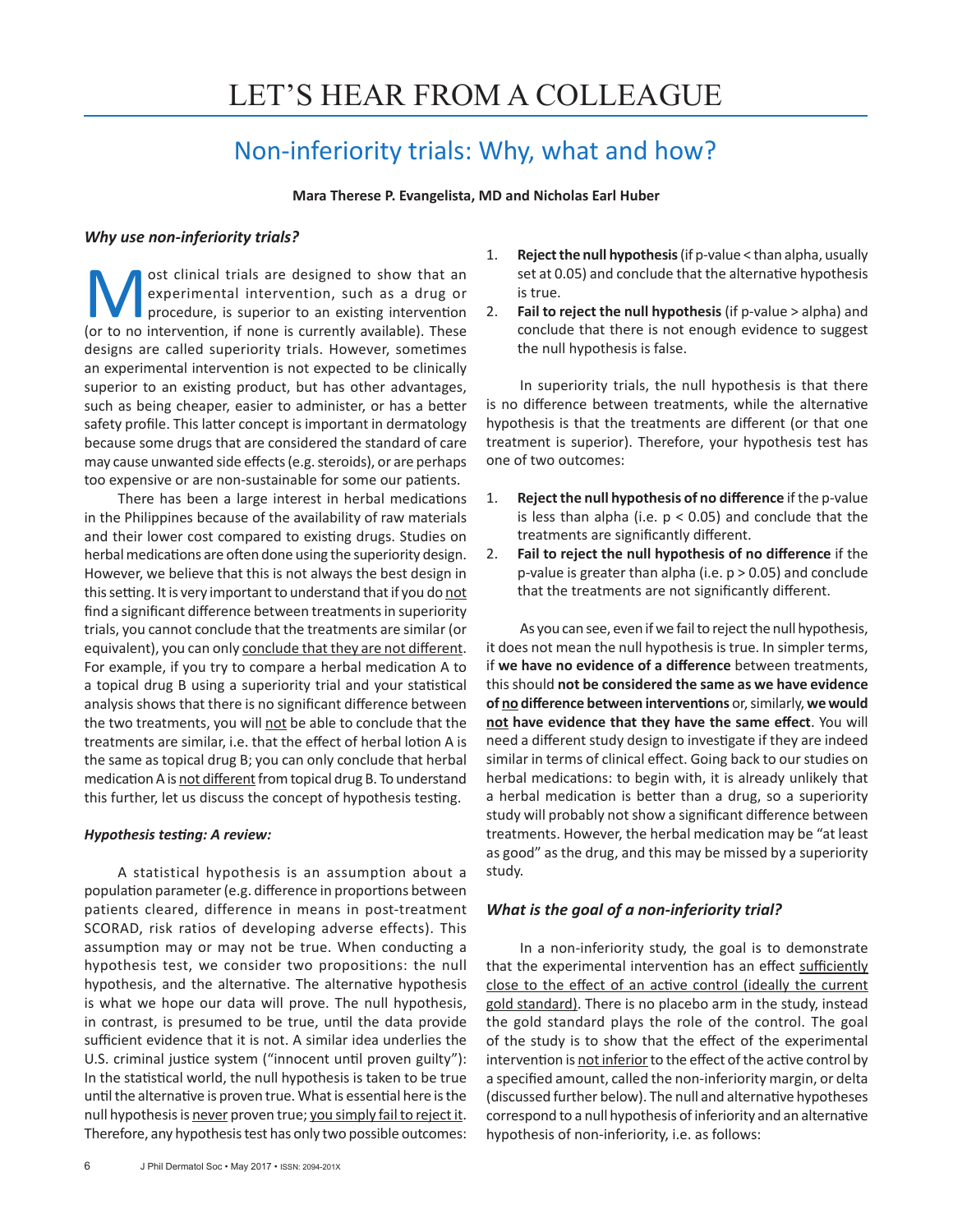- Null hypothesis: Experimental intervention is inferior to the active control by delta or more
- Alternative hypothesis: Experimental intervention is inferior to the active control by less than delta

Therefore, while a superiority study might not be able to reject the null hypothesis of no difference between treatments (and consequently might not put further interest in the experimental intervention), a non-inferiority study could also rigorously show that a herbal treatment is truly non-inferior, which could in turn impact clinical practice. It is worth noting that a non-inferiority study design can still show that the herbal medication is superior to the active control, even though it is called a non-inferiority trial.

### *How do you establish non-inferiority?*

When computing for the sample size of a clinical trial, you will have to specify the difference between the treatments that you are hoping to detect (e.g. you expect 90% of patients to have complete clearance with treatment A, while 60% will improve with treatment B: the treatment difference is  $90 - 60 = 30$ ). The larger the treatment difference you want to detect, the smaller the sample size. If you are comparing an experimental intervention to a placebo (which expectedly has no effect) in a superiority trial, you will assume that the treatment difference is large. However, if you are comparing two interventions you assume to have similar effects on the outcome, the treatment difference will expectedly be small (e.g. you expect 90% of patients to have complete clearance with treatment A, while 85% will improve with treatment B: the treatment difference is  $90 - 85 = 5$ ), and this will need a much larger sample size.

Establishing non-inferiority means that the clinical performance of the experimental intervention is, at worst, only marginally inferior to that of the active control. 'Marginally' is defined in advance as a detriment of clinical unimportance. This margin is the most important decision in determining the sample size of a non-inferiority trial and has a central role in concluding non-inferiority. As previously mentioned, this difference needs to be set at a realistically small level (because we want to show that the interventions are similar in terms of effect i.e. a small treatment difference, as close to zero as possible), and because of this noninferiority trials often need to be very large. So how do we set this "clinically unimportant margin?" We do so by pre-defining the smallest level of inferiority (delta) of the experimental treatment which if true is a clinically acceptable difference. A general rule of thumb is that delta must be considerably smaller (1/2 or 1/3) than the minimal clinical difference in a superiority trial. For example, you want to compare herbal medication M to antifungal drug O in patients with tinea corporis using a non-inferiority design. Previous studies comparing drug O to placebo in tinea corporis showed that 75% of patients had complete clearance with antifungal drug O, while 5% had resolution with placebo; treatment difference  $75 - 5 = 70\%$ ). Therefore, we can assume delta to

be 1/2 or 1/3 of the treatment difference of the referenced superiority trial, and the delta for your non-inferiority trial can be 35% or 23%.

The details of sample size calculation and statistical analysis for non-inferiority trials will not be discussed in this article. However, it is good to know that non-inferiority is established using the confidence interval approach. Once your measures of treatment effect have been established (e.g. mean difference, difference in proportions, relative risks, etc), your statistician will also give you confidence intervals for these treatment effects. Essentially, these are the guidelines for interpreting confidence intervals (CIs) for non-inferiority trials:

- When entire  $Cl < 0$  = superior
- When upper limit of CI < delta = treatment non-inferior
- When upper limit of CI is  $>$  delta = inconclusive
- When entire CI > delta = clearly inferior



Examples:

1) Delta: 10%

Treatment difference: 0.3% Confidence interval: -4.6 – 5.2% (upper limit of CI [5.2] < delta) Non-inferior? YES

2) Delta: 10%

Treatment difference: 22% Confidence interval: 13 – 25% (entire CI > delta) Non-inferior? NO, Inferior

3) Delta: 5%

Treatment difference: -2.3% Confidence interval: -3.2 to – 1.2% Non-inferior? NO, Superior(entire CI < 0)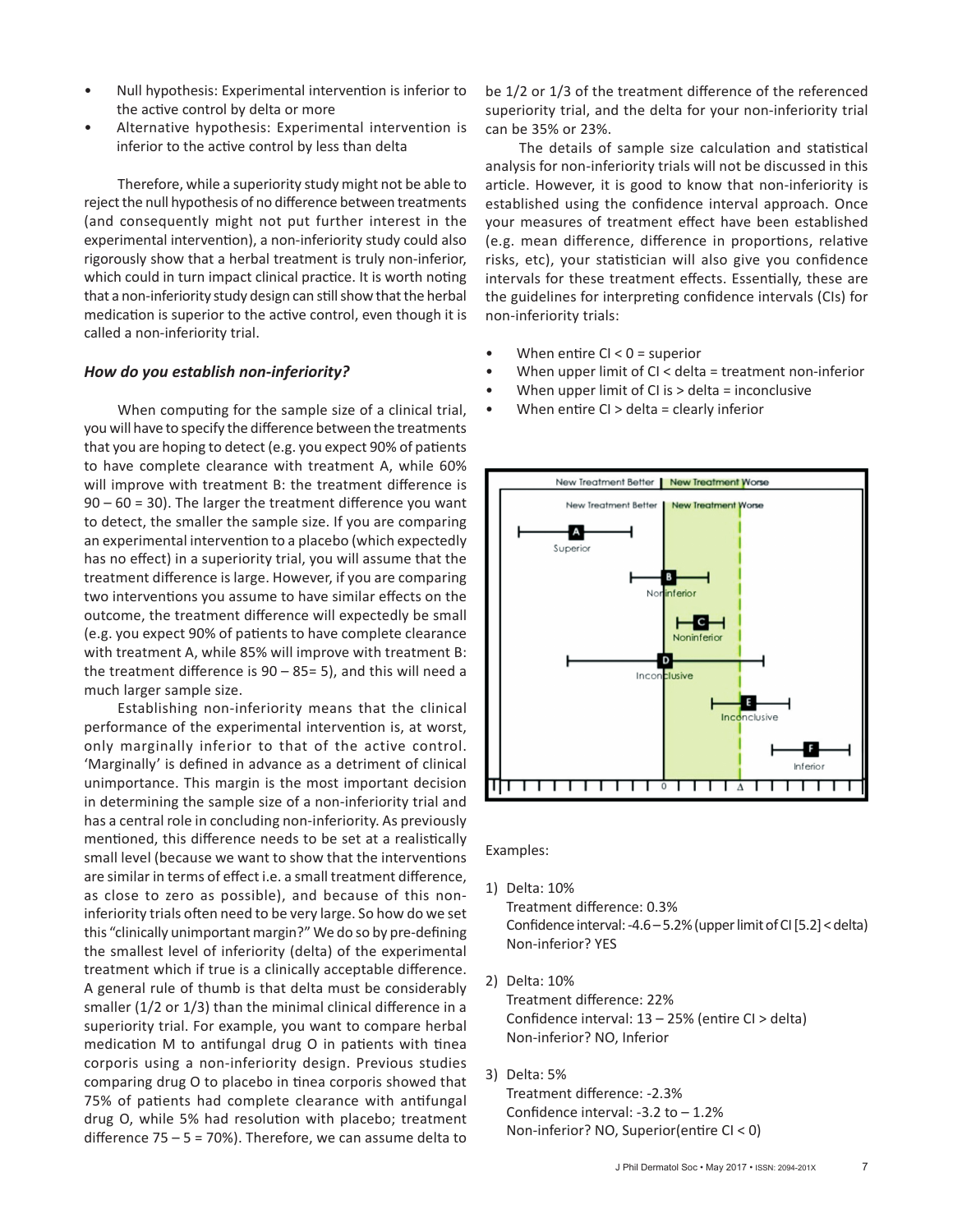Non-inferiority trials also have particular characteristics which make emphasis on rigorous methods even more important than in trials designed to show superiority. The methodology of the non-inferiority trial must be as similar as possible to the referenced superiority trial (type of patients, regimen, outcome measures, follow-up period). In the previous example where we want to compare herbal medication M to antifungal drug O in patients with tinea corporis using a non-inferiority design, the methods should be as similar as possible to previous studies comparing drug O to placebo in tinea corporis.

In a trial designed to show superiority, events such as protocol deviations (e.g. non-compliant patients) and patients being lost to follow-up tend to reduce the power of the study by making the treatments more similar. These trials often use intention-to-treat (ITT) analyses because this analysis is the more conservative approach (more likely to conclude the null hypothesis of no difference between treatments). However, the point of a noninferiority trial is to show that the treatments are similar, so protocol deviations and patients lost to follow up will make it easier to conclude the experimental intervention is similar (not inferior to) to the active control, and an ITT analysis is not as desirable. Therefore, non-inferiority trials must employ and report both ITT and per protocol analysis (complete case analysis that excludes dropouts and protocol violtators), and see if they agree with each other. A conservative approach would be to base conclusions on the more pessimistic of the analyses.

# *Summary:*

- Choice of control in a non-inferiority trial: must be current standard of care and benefit clearly established against placebo in previous superirity trials
- When to use non-inferiority trials:
	- o Presence of established, efficacious treatment
	- o New treatment matches efficacy (and unlikely to have higher efficacy), and may have other advantages:
		- Fewer side effects
		- Easier to administer
		- Cheaper
		- Profit driven (branded vs generic)
		- Greater adherence
	- Disadvantages of a non-inferiority trial:
		- o Sample size much larger than a superiority trial
		- o Rigorous methods much more important than a superiority trial
	- Characteristics of a good non-inferiority trial:
		- o Standard trial procedures (randomization, blinding) with methods similar to the referenced superiority trial
		- o Active comparator that is well-established and backed by at least one superiority trial
		- o A pre-stated non-inferiority margin that is statistically AND clinically justified
		- o Both ITT and per protocol analyses used and reported
		- o Results reported as CIs
		- o Conclusion drawn from comparison of CI with noninferiority margin

|                        | <b>SUPERIORITY TRIAL</b>                          | <b>NON-INFERIORITY</b>                                                                           |
|------------------------|---------------------------------------------------|--------------------------------------------------------------------------------------------------|
| Objective              | Show that experimental intervention is superior   | Show that one treatment is at least as good as the<br>alternative in respect of patient response |
| Null hypothesis        | No difference between the arms                    | Treatment is worse than control by more than the pre-set<br>margin                               |
| Alternative hypothesis | There is a difference between the arms            | Treatment is non-inferior to control based on a pre-set<br>margin                                |
| Sample size            | Smaller (you expect bigger treatment differences) | Larger (you expect smaller treatment differences)                                                |
| Primary analysis       | Intention to treat analysis                       | Both per protocol and intention to treat analyses                                                |

**Table 1.** A summary of differences between superiority and non-inferiority trials.